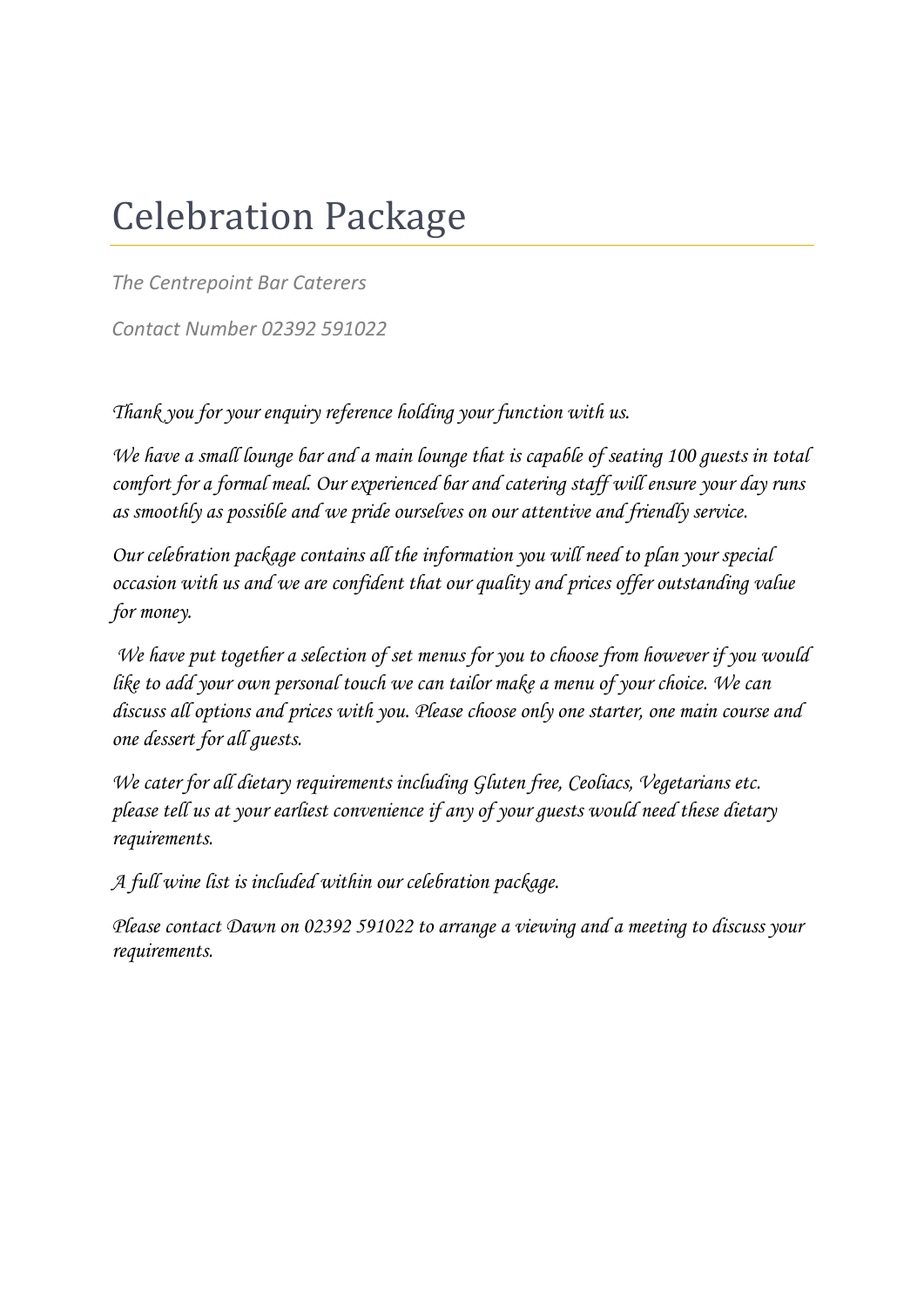## *Make It Extra Special*

*We can also provide the following services should you require.*

| Decoration Package:                                 |      | from $£95.00$  |
|-----------------------------------------------------|------|----------------|
| Includes: Balloons, room decorations table cameras, |      |                |
| & bubble packs.                                     |      |                |
| <b>Wedding favours</b>                              |      | from $£3.00$   |
| Chair Covers and colour co-ordinated chair sashes   |      | £3.50/ $Chair$ |
| Table Candle arrangement                            |      | £17.50         |
| Cake Stand & Knife                                  |      | £30.00         |
| $Dj$ : notice required                              | from | £200.00        |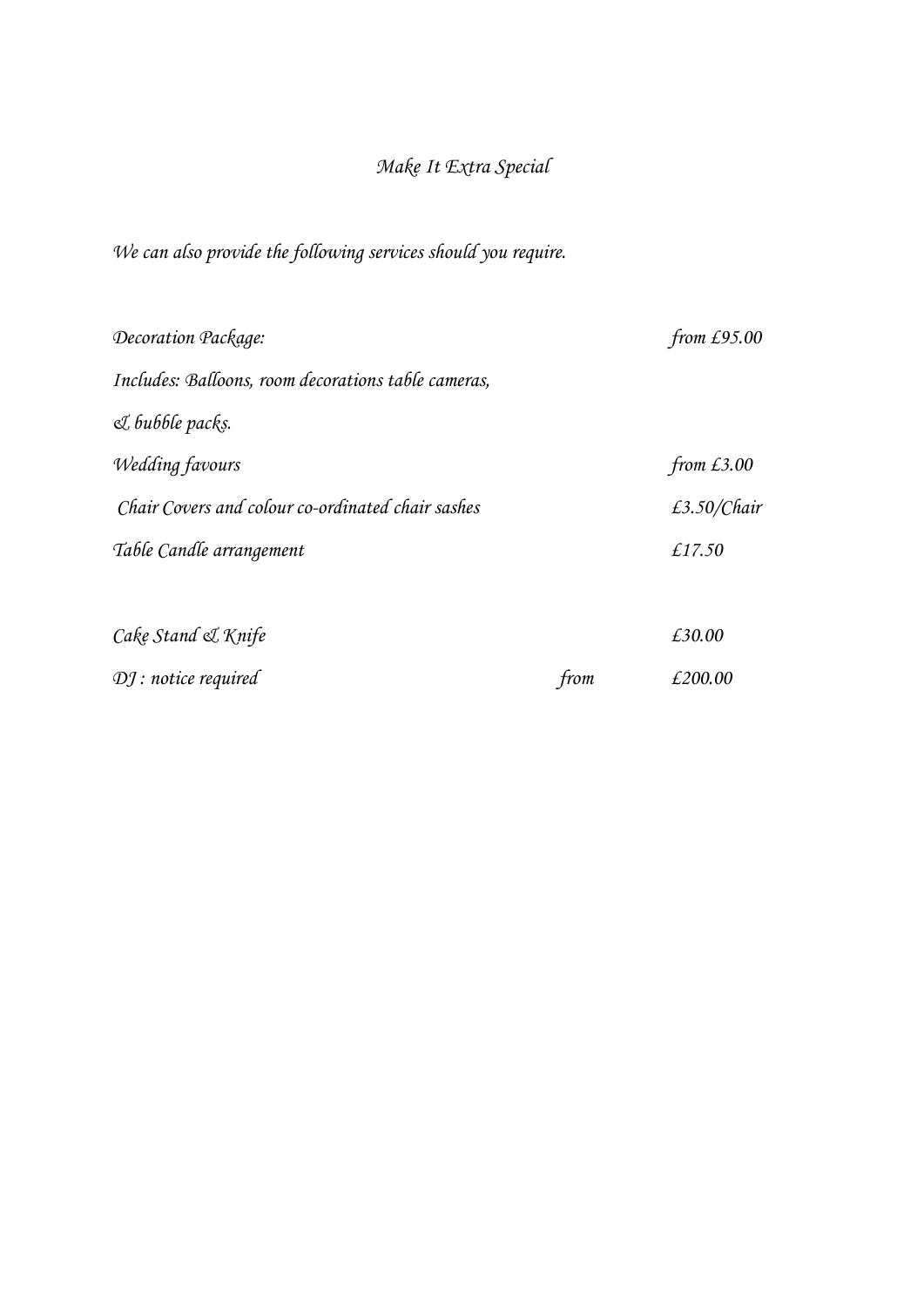#### We have out lined below our accounting details:

On booking we require a £100.00 non- refundable deposit and written confirmation of the date you require. Room hire is set by Centrepoint and should be enquired about prior to booking.

Children under 5 years of age will be catered for free of charge. Children between the ages of 5 - 12 will be charged 50% of package price, and children over the age of 12 will be charged the full adult package price.

Wedding cakes, fresh flowers and any other accessories should be delivered on themorning of the wedding. It will be your responsibility to ensure the correct set up of your cake and any decoration it may require.

We do not assemble or decorate any wedding cakes.

We do not allow any outside catering.

We reserve the right to increase prices accordingly.

If you bring any internal or external decorations these remain the sole liability of the client and should be put up in consultation with us and as required to allow enough time for us to lay all tables up etc. All decorations should be taken down by the client within 24 hours of your function.

The bar will serve last orders at 2300 and we would ask you to vacate by 2330

### Cancellations:

Deposit - Non-Refundable.

If the function is cancelled within 7 days of the event by you, 100 % of the total cost is payable.

The remaining balance of your function is payable 1 week prior to your event, an invoice will be forwarded to you and payment by return is required.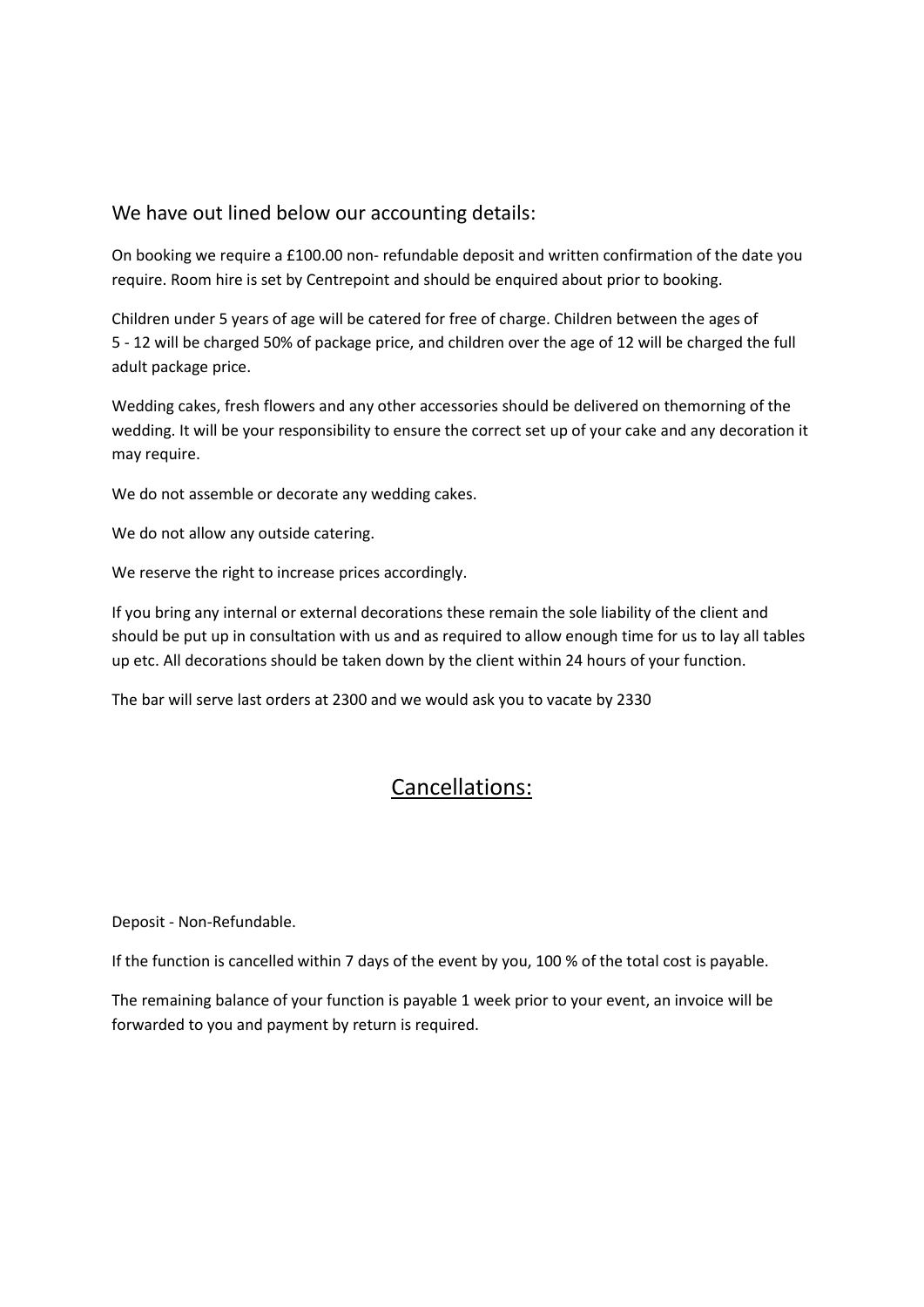#### *Children's Selection £8.00*

#### *Starters*

*Homemade tomato soup Chicken fingers with sweet & sour sauce Breaded mushrooms with garlic dip Main Courses Sausages mash & Onion Gravy Chicken breast with mini Jacket potato Steak & Ale pie with croquette potatoes Pasta Bolognese Bake*

#### *Desserts*

*Homemade trifle*

*Apple Pie & Ice Cream*

*Ice cream Sundae*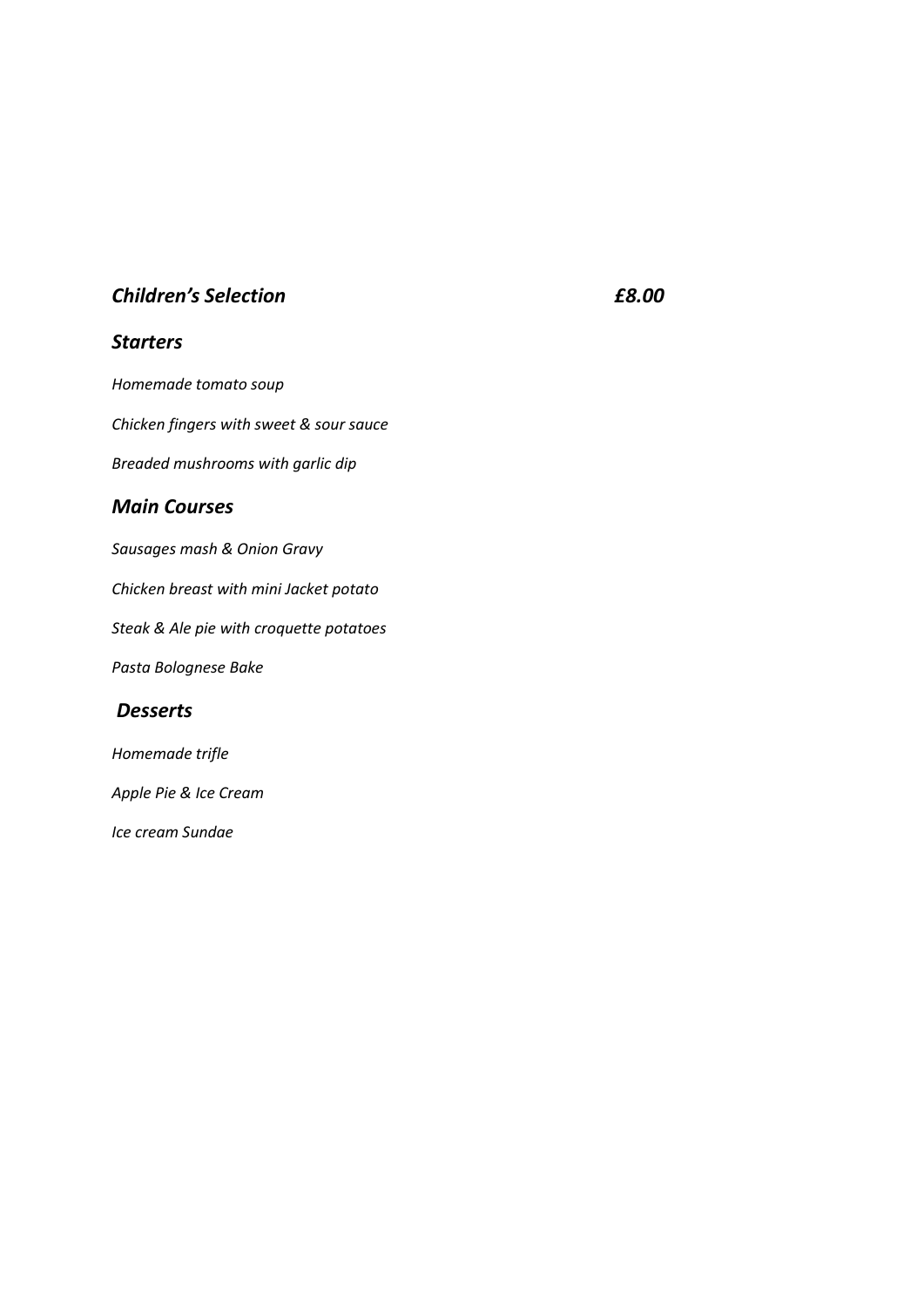### Set Menu One £19.00

*Homemade Potato & Watercress Soup*

*===\*\*\*===*

*Pan Fried Chicken Breast*

*With Mushrooms & Tarragon*

*===\*\*\*===*

*Strawberry Shortcake*

*===\*\*\*===*

*Coffee & Mints*

## *Set Menu Two £21.00*

*Cherry Tomato & Pesto Tartlette*

*===\*\*\*===*

*Twice Cooked Pork With Apples & Calvados*

*===\*\*\*===*

*Chocolate & Hazlenut Cheesecake*

*===\*\*\*===*

*Coffee & Mints*

## *Set Menu Three £25.00*

*Salmon & Prawn Fishcake with Dill Mayonnaise*

*===\*\*\*===*

*Duck Breast with Apple Crisps*

*===\*\*\*===*

*Eton Mess*

*===\*\*\*===*

*Coffee & Mints*

## *Set Menu Four £30.00*

*Scallops & Bacon on Bruschetta*

*===\*\*\*===*

*Roast Sirloin of Beef &* 

*Yorkshire Pudding*

*===\*\*\*===*

*Baked Pears with Vanilla Ice Cream*

*===\*\*\*===*

*Coffee & Mints*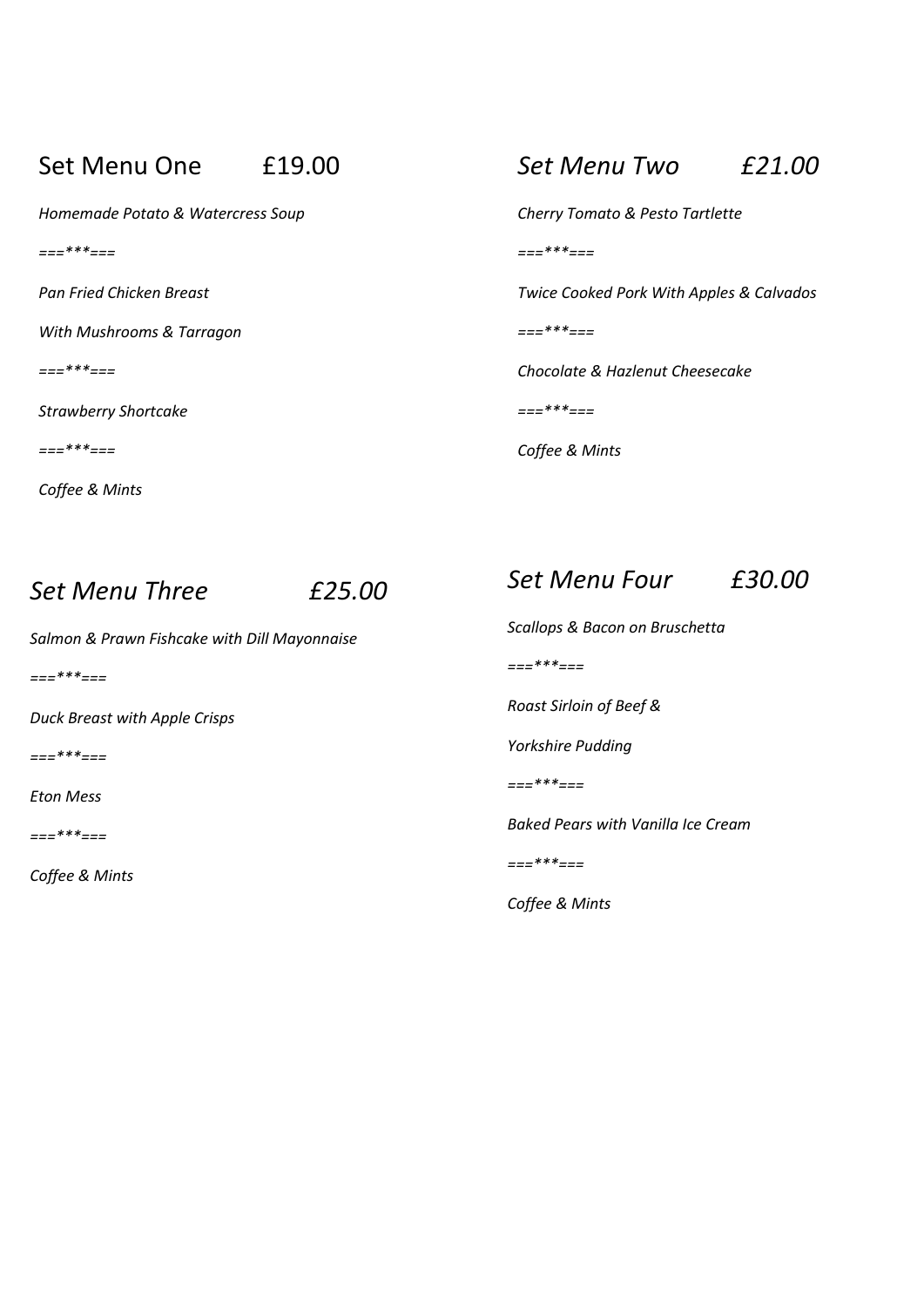# Buffet Menu 1 £6.95 per person

*Choice of sandwiches, please choose 3 of the following fillings:*

*Mature Cheddar & Pickle, Turkey & Cranberry, Ham Salad, Tuna Mayonnaise, Coronation Chicken, Egg Mayonnaise & Spring Onion*

*Sausage Rolls*

*Quiche(v)*

*Chicken Drumsticks*

*Potato Wedges*

*Green Salad*

*Coleslaw*

# Buffet Menu 2 £8.95 per person

*A selection of wraps & ciabattas are available, please choose 3 of the following:*

*Cream Cheese & Smoked Salmon, Chicken Tikka, Sausage & Caramalized Onion, Roast Beef & Horseradish, Rocket, Cream Cheese & Tomato*

====""""====

*Potato Skins with Cheese & Sour Cream & Chive Dip*

*Thai Style Chicken Wings*

*Mini Indian Savouries*

*Variety Of Individual Quiches*

*Mini Yorkshire puddings with Cumberland Sausage & Onion Chutney*

Pork Pie Wedges With Pickle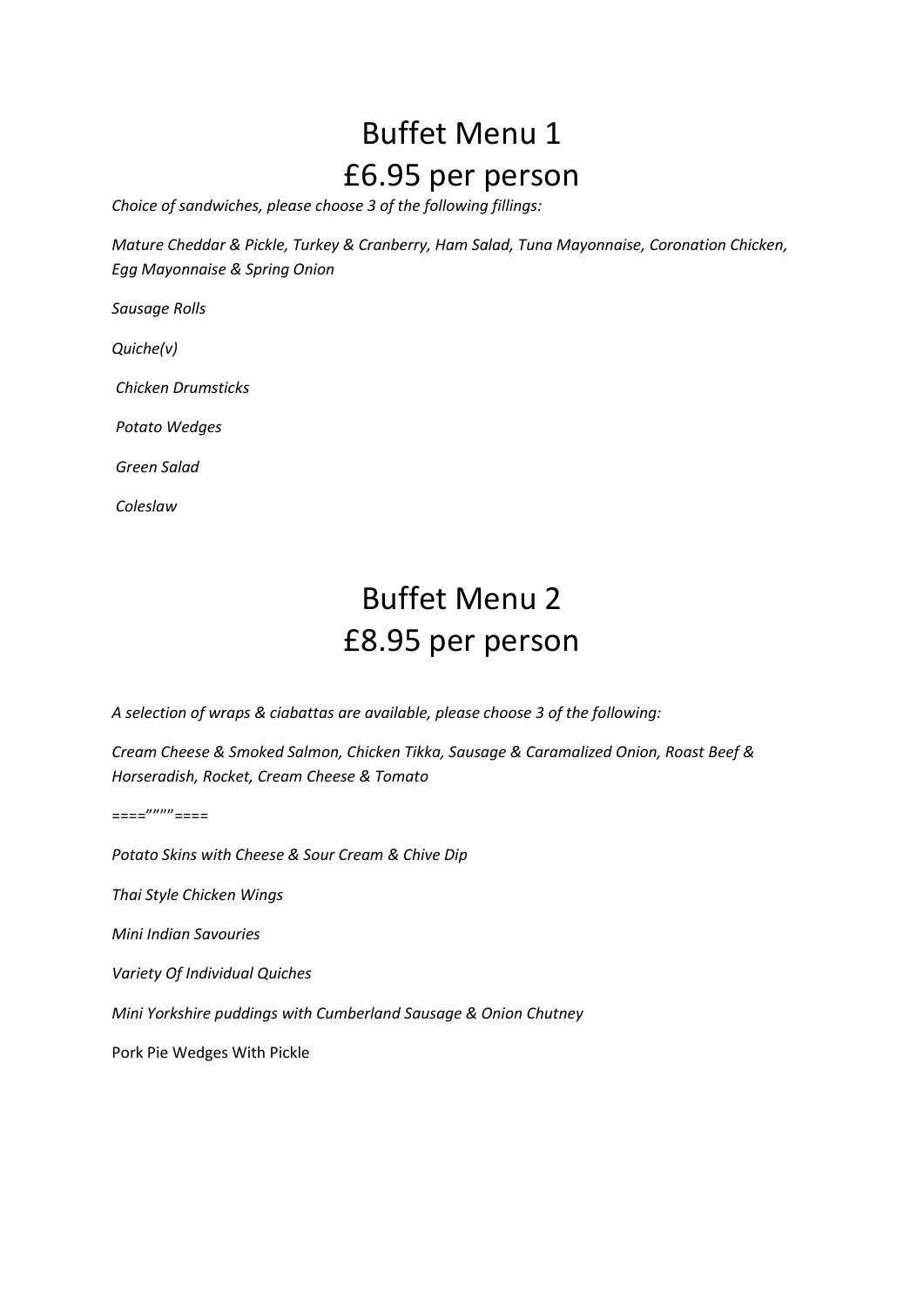## Buffet Menu 3 £13.75 per head

Traditional roast meat platter

(including roast beef, pork and chicken)

Continental meat platter,

(a collection of continental meat, cheese and olives)

Cumberland chipolata sausages, with caramelized onion chutney

Mini Yorkshires with roast beef and creamy horseradish sauce

English and French cheese, with celery and grapes

Selection of home made savoury pastries (cheese straws and cheese & bacon pastries)

Potato salad - Greek salad - Homemade coleslaw

Continental and crusty bread with Pâté

Greek Haloumi and onion filled filo parcels

\* \* \*

Lemon glaze Danish pastries

Homemade chocolate mousse

Cream and fruit filled Meringues

Rich chocolate gateau